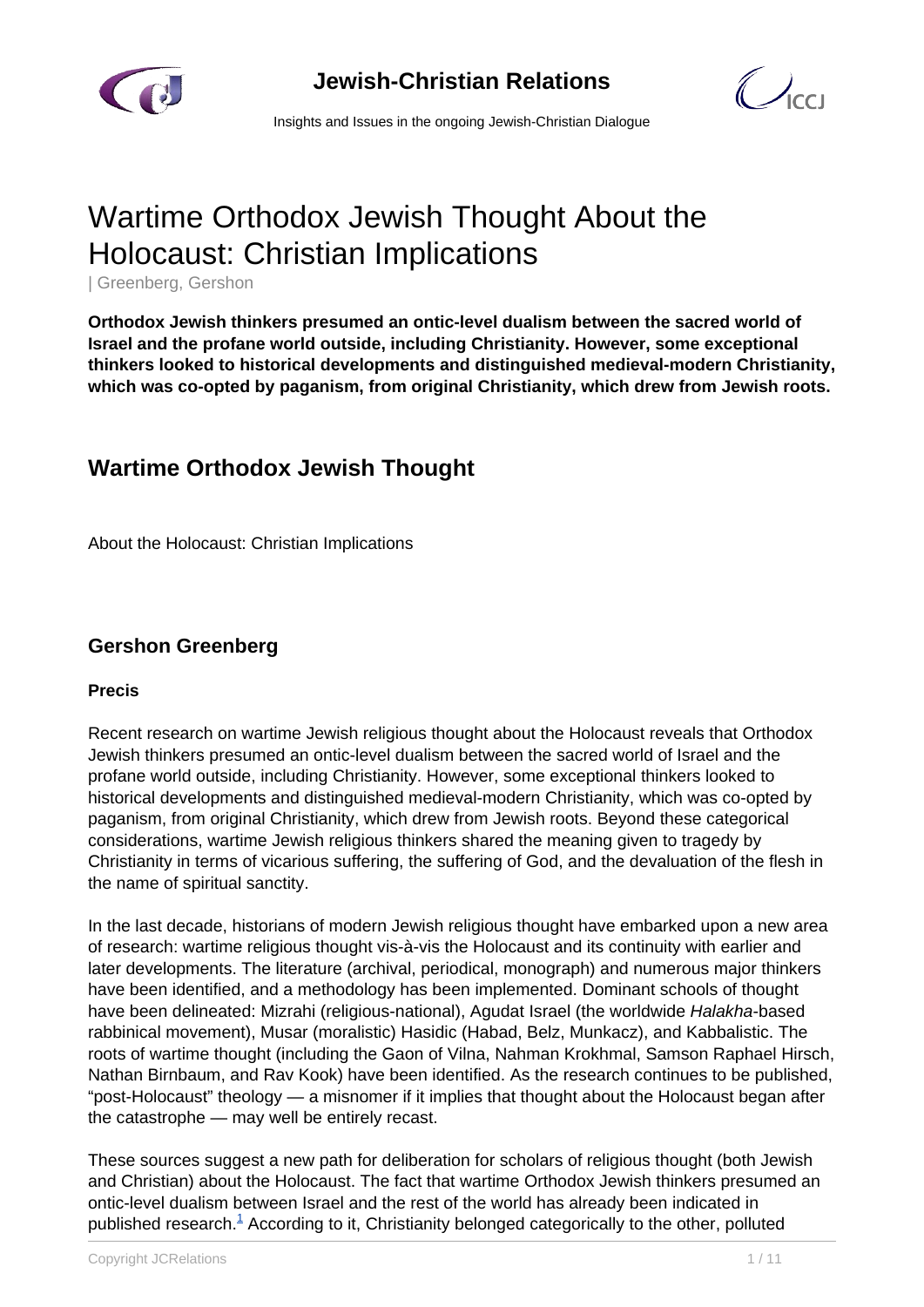(Tuma) world. Here I wish to qualify the duality in two respects: first, by the fact that some exceptional wartime Orthodox thinkers spoke of a positive relationship with Christianity; second, by the fact that wartime Orthodox views of suffering seem to have drawn from the same universe as Christianity in terms of vicarious suffering, the suffering of God, and devaluation of the flesh in the name of spiritual sanctity. It is as if the same religious consciousness about suffering was there for both. Thus, while Orthodox Jewish thinkers generally posited Christianity in the realm of anti-Torah, both Judaism and Christianity drew from a common source to cope with tragedy. It follows that, if in the Holocaust context Judaism and Christianity did, indeed, share on this very deep level, the catastrophe may turn out to be not only a basis for antithetical concerns (for example, the Holocaust was Israel's punishment for the crucifixion, on the one extreme, or the by-product of a Christian Antisemitism that must be radically removed, on the other) but also for theological synthesis.

## **Categorical Dualism**

In general, wartime Orthodox Jewish thinkers accepted the premise that the world was split into two antagonistic realms, Israel and the nations. The position had already been "canonized" in the medieval period, insofar as it appeared in Maimonides' Epistle to Yemen of 1172. Because Israel was made unique and preeminent by God in terms of divine precepts (Dt. 4:8), Maimonides wrote, the jealous nations rose up against Israel and persecuted it out of injustice and enmity — all in a vain attempt to thwart God. In the era of the Holocaust, this premise was tailored according to the respective schools of thought cited above. $2$ 

First are the representative Mizrahi views. Bentsion Firer (1914-88) of Rymanow, Poland, who wandered through Siberia during the war to end up in the Ulm displaced-persons camp after liberation, then went on to Palestine to become a national rabbinical figure, brought forth the Talmudic explanation of Sinai as a source for hatred: "What is the meaning of Mt. Sinai? That upon it there descended hatred (Sina) upon the idolators" (Shabbat 89b). Among Eastern European Orthodox Jewish thinkers, including Firer, the phrase was taken to mean — apparently following the En Yaakov commentary by Ya'akov ibn Habib (1460-1516) — not that the idolatrous nations were hated, for then God would have destroyed them, but that Israel was hated by the nations and that it was hated because of its Torah and Mitsvot. Firer pointed out that the alienation could be traced even further back to the conflict between Jacob and Esau that already started in Rebecca's womb (Midrash Bereshith Rabba 63). It eventually found its way forward through Sinai and Amalek and into the modern world. To Firer, the entire non-Jewish modern world belonged to that other, antagonistic realm. It included the democratic nations that let Jews burn in the ovens of Maidanek and Auschwitz and the Christian world that made the man Jesus into God and wanted to annihilate Israel. Hitler, himself deified by Nazi Fascists, channeled his own antagonism into an assault upon Israel's spirit. Thus, for example, he tattooed the arms of prisoners to remove their individuality and, thus, their humanness. Once the spirit was destroyed, Hitler knew, the physical dimension of Israel would go quickly. $3$ 

Shlomo Diamant-Yahalomi (b. 1917) of Strizhov, Russia, who was imprisoned in Lvov, Odessa, and Russian labor camps during the war, ended up in displaced-person centers in Poecking and Bergen-Belsen and then went on to the Land of Israel in September, 1947. He shared the view that hatred was implanted in history at Sinai and identified Nazism as the final explosion. As he made his way from Lublin westward after the war, he passed through Maidanek. He recalled how he saw a crucifix suspended over the ovens, bones, and shoes there — and realized that the Magen David would never have a place among the nations of the world. $4/4$  $4/4$ 

The Chief Rabbi of Tel Aviv, Moshe Avigdor Amiel (1882-1945), wrote that the world was divided metaphysically between the people of Israel, who were rooted in the absolute, self-contained (Kant's thing-in-itself) sacred reality of God and Torah, and the rest of the world, which was rooted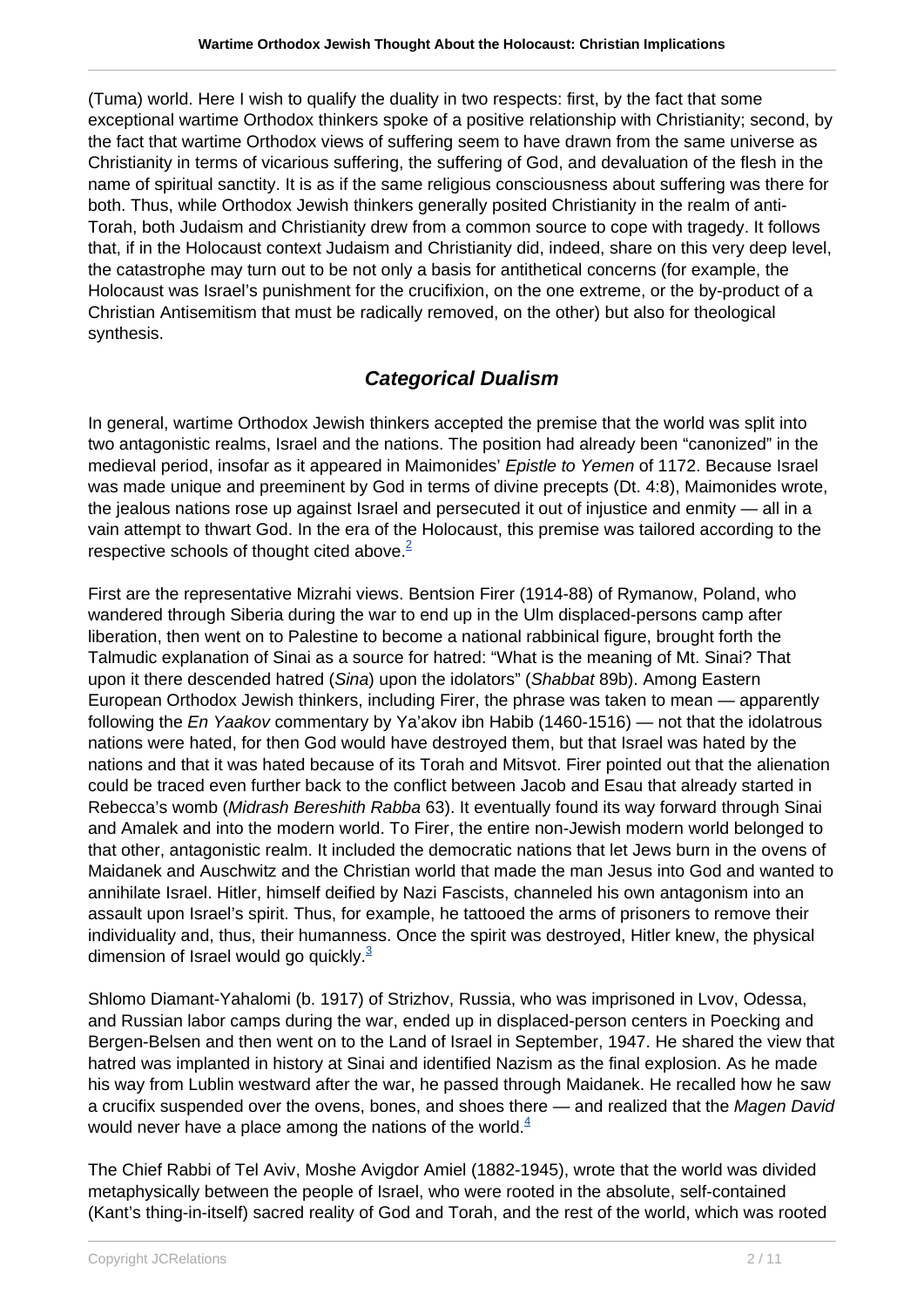in the secular and the material (for example, Ex. 19:5). Even at the end of days, when all the nations of the world would stream toward God, Israel would remain distinct because it collectively reflected Torah from the onset of its existence. The separation was cosmically ordered and absolute. Whenever Israel attempted to remove it, as it did by Hellenizing or by assimilating into Spanish Christian and Muslim culture during the so-called Golden Age, there was chaos — i.e., it was attacked (Ez. 20:32-34). Israel made the most intense effort at assimilation in the nineteenth century, in terms of the Mendelssohnian Enlightenment, and Herzl's secular Zionism. The chaos that resulted this time was the Holocaust. $5$ 

A fourth figure, Mizrahi leader and Jerusalem mayor Shlomo Zalman Shraggai (1899-1994), also traced the enmity from Esau to Hitler — who, Shraggai wrote, was intent upon destroying Torah and raising his hands against God. When Israel found itself in Esau-territory — that is, exile — instead of rushing to escape the dangers of intermingling, it self-destructively rushed into the alien culture to the point of sharing in its view of redemption — whether the French Revolution or democracy. The nations' hatred, intensified by Israel's intrusion into enemy territory, exploded.<sup>[6](http://#6.)</sup>

In essence, for Mizrahi thinkers, alienation was a permanent, metaphysical reality. Israel had to contain it or limit it to a "cold war" status. It followed, for Mizrahi thinkers, that Israel had to have its own Land. Isolated within its own territory, the war could remain only "cold." Assuming that Jews would not draw non-Torah culture into the Land, they would be out of the enemy's range. They would no longer antagonize the nations by intruding into their territory or upset the cosmic order and cause chaos to rain down upon the Jewish people.

Second, thinkers from the Agudat Israel school addressed the dualism as well. Alexander Zusha Frydman (1897-1943), who was imprisoned in the Warsaw ghetto and then killed in Travniki, explained it in terms of Netsah Israel (The Eternity of Israel, 1599) by the mystical writer, Maharal of Prague. The Esau-Jacob antagonism resembled water and fire. If they mingled, the water would destroy the fire. However, if they were divided — if the water were poured into a pot over the fire they would both survive. Citing the sixteenth-century mystic, Yitshak Luria, Frydman wrote that the holy sparks imparted to all nations were naturally drawn away by Israel, which was the channel to their divine source. Israel's existence meant their deterioration, and so the nations hated Israel.<sup>[7](http://#7.)</sup>

In the Lodz ghetto and then Bergen-Belsen, the religious educator Yehuda Leb Gerst (1906-63) who later became a prominent historian of Hebrew literature in the State of Israel and recipient of the Rav Kook prize — spoke of the division in terms of historical development, a departure from basic Agudat Israel views. Israel's identity was rooted in the morality revealed to it at Sinai, and it was heteronomous in character. The nations of the world, with their idolatrous and instinctual tendencies, spoke of human-based, autonomous morality. Israel and its morality became targets for attack, from Apion through the Crusades, into post-Kantian German philosophy of moral autonomy (for example, Jodl, Hartmann), Nietzsche, and finally Hitler. $8$ 

In Jerusalem, Yitshak Meir Levin (1894-1971), Palestine's leading political Agudat Israel figure, spoke of an abyss between Israel and the rest of the world. On one side there was Israel, which bore God's ideas in the world and the vision of perfecting the world (Tikkun Olam); on the other, cruel and evil nations that were poised for war against Jews and God together. The hatred toward Israel was implanted at Sinai (Shabbat 89b) and intensified over time. No common language existed to bridge the abyss between Israel and the "animal of prey." Israel was obliged not to try to end the separation, which was a metaphysical fact, but to extend it into history. Instead, Israel allowed the line of separation to break. The culprit was assimilationist Haskalah (the Orthodox forced assimilation and Enlightenment together retroactively). It both weakened Judaism and evoked divine intervention in the form of Nazi attacks. To be sure, Hitler was the long-term outcome of Sinai hatred, and he was ready to attack Israel because it threatened his world. However, the catalyst for his attack was the fact that Israel failed to maintain the dividing line between itself and the nations. $\frac{9}{5}$  $\frac{9}{5}$  $\frac{9}{5}$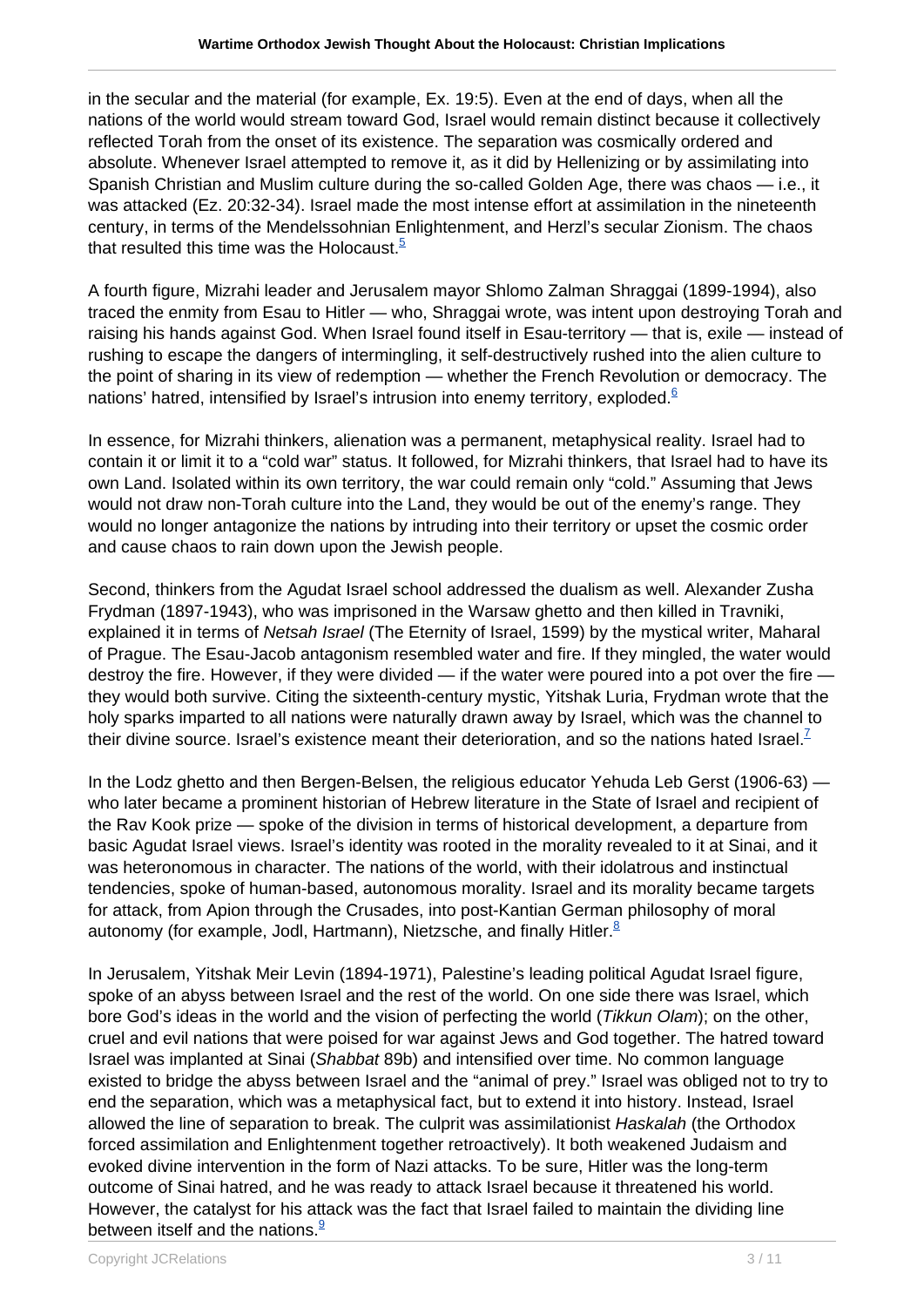In principle, Agudat Israel thinkers divided Israel from the rest of the nations by Torah: Israel had it, and the nations of the world did not. As with Mizrahi, this meant an ontological division, a cosmic antagonism. Agudat Israel thinkers, however, did not believe that the enmity could be contained, let alone resolved, by Israel's isolating itself in the Land. The combat was trans-geographical and would end only when Israel drew all its being from Torah, strengthening itself to the point of invulnerability and removing itself from the realm of non-Torah (be it diminished light of God's presence, autonomous/idolatrous morality, or assimilated existence). As with Mizrahi, for Agudat Israel a Land of Torah for the people of Israel would freeze the two realms of the universe in their respective positions. But while for Mizrahi the Land was the sole and preconditional means of doing so, for Agudat Israel the distance could be maintained anywhere. The Land for Agudat Israel was not the indispensable means toward that end but, rather, the consequence to achieving it and the redemption that this implied.

The third school of thought, that of Hasidism and Kabbalah, lifted the dualism into the apocalyptic framework. According to "Habad," the Hasidim of Lubavitch who were headed by Yosef Yitshak Schneersohn (1880-1950) in Brooklyn, the non-Israel world was the strain of humankind that was inclined to evil. It existed solely for God to employ as an instrument to force Israel to turn from sin, which was also exile of the self and of the nation, and to carry out penitent return (Teshuva) to God. The non-Israel world would surely have this effect, and Israel would ultimately perform collective Teshuva — whereupon the realm of evil inclination would be destroved. Habad anticipated the completion of Teshuva in 1945, and spoke of immediate redemption along with the destruction of Israel's antagonists in a "military holocaust."<sup>[10](http://#10.)</sup>

Fourth, in Jerusalem, Ya'akov Moshe Harlap (1883-1951), the leader of Rav Kook's (d. 1935) school, Merkaz Harav, wrote of an ontological dualism between holy Israel and the Tuma rest of the world. Using Lurianic imagery, he said that the nations of the world could have drawn holiness — and, thereby, life itself — from Israel. They did not, and now it was too late. Redemption was imminent, and it would be for Israel alone. Because redemption meant their doom, the nations attempted to destroy Israel — in part in the vain attempt to halt the process, in part to take it down with them, and in part because they were seized by near-death convulsion and so struck out against all. With redemption, the spirit of Israel would survive, even if the body was shattered, while the Tuma nations of the world would be utterly destroyed. $<sup>11</sup>$  $<sup>11</sup>$  $<sup>11</sup>$ </sup>

## **Exceptional Views of Christianity**

Given the metaphysically based split between Israel and the rest of the world presumed by these various streams of Orthodoxy, whereby any involvement by Israel with the other realm involved selfdestruction, any qualification of the dualism with regard to Christianity would have been remarkable. Still, there were some exceptions.

In 1937 Eliahu Botschko of Montreux (d. 1956), founding head of the Yeshiva there and Western European Agudat Israel leader, did make such a qualification. When Christianity arose, he wrote, it tried to adopt the Torah-law and thereby expel the hate and bestial fury that the nations had against Israel. Christianity shared the principle of "Love thy neighbor as thyself"(Mt. 19:19) and the Jewish teaching of the ethical perfection of humankind; because of this, Christians believed that they already witnessed the onset of the messiah (die Spuren des Moschiach). They were committed to the hope that, in time, the nations of the world would come to know and understand Israel more closely, so that Israel could be reconciled with the world. The early Christians thought that humankind would, in unity, walk under the banner of God and would soon celebrate the triumph of the prophetic promise: "And the Gentiles shall come to Thy light, and the kings to the brightness of Thy rising"(Is. 60:3). However, Botschko went on to say, Israel's hopes in this regard were dark d. Medieval persecutors set up pyres for Jews in the very name of the church. Paganism, as it turned out, was only sleeping in Christianity. It now awoke and instituted its night-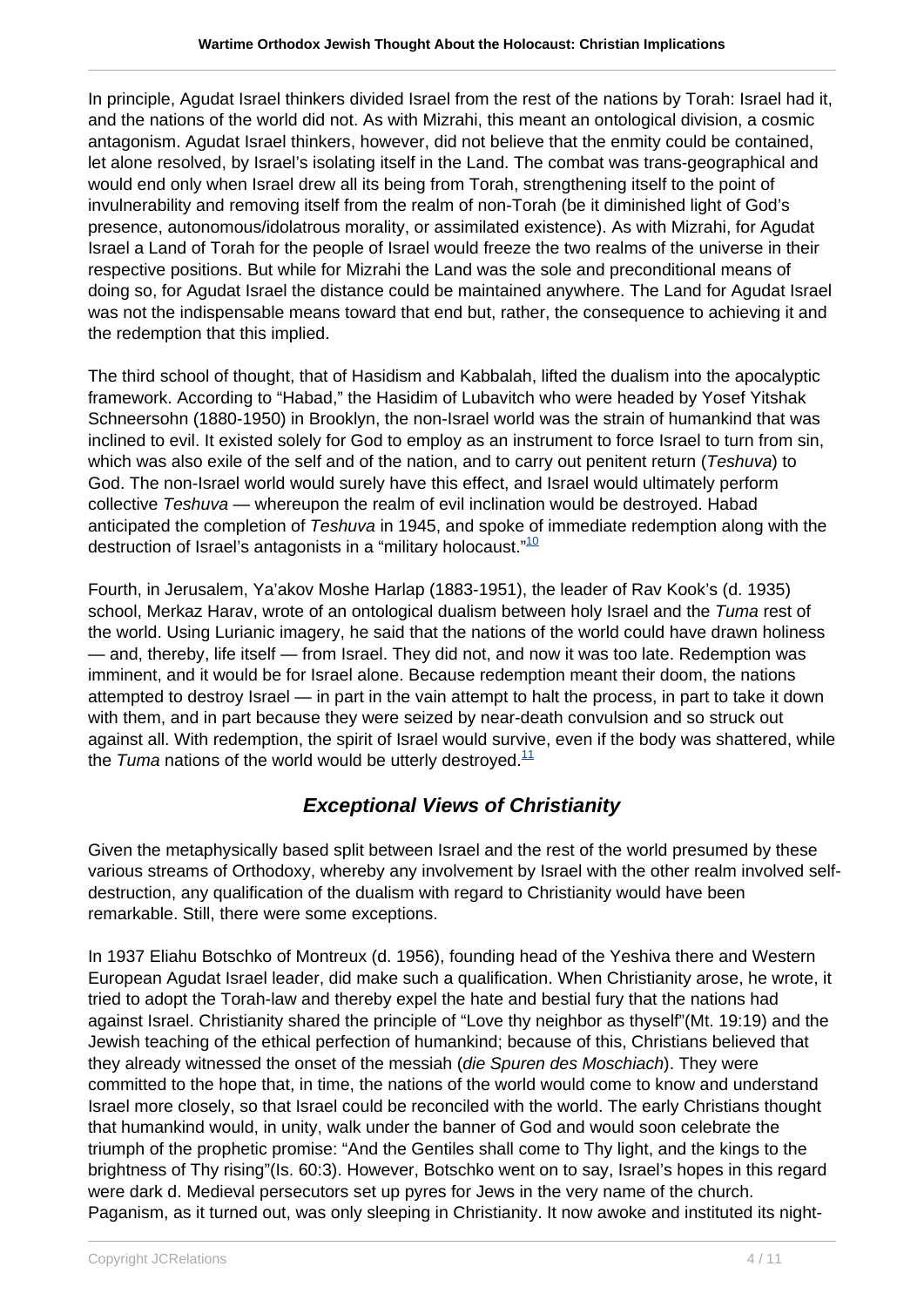time orgies. The church, the great gate of Rome in which so many hoped to find protection and love, bitterly disappointed Israel. The apparent traces (Spur) of the messiah were lost once again $\frac{12}{2}$  $\frac{12}{2}$  $\frac{12}{2}$ 

In the mid-1930's, Yehuda Leb Gerst, cited above, wrote how earlier Christians drew from their Judaic roots. Indeed, it was because Judaism "sent so much Jewish blood and marrow through the veins of Christianity" that the Inquisition turned against Judaism. In 1947 he wrote how German racists regarded Christianity as "an infection from a [Jewish] serum which permeated the body" of the world. By assaulting Christianity, they could destroy the Judaic substance that "fermented steadily" in it. Alfred Rosenberg (1893-1946), Gerst continued, attacked Christians for believing in the truths of Torah and divine unity (Der Mythus des 20. Jahrhunderts: Eine Wertung der seelisch-geistigen Gestalten-Kämpfe unserer Zeit, 1930). Gerst pointed to the resistance of the courageous and righteous Christian, Michael Cardinal Faulhaber (1869-1945), who drew from Christianity's roots in Israel and resisted. However, he recognized that there was an idolatrous strain in Christianity, which lent itself to the anti-morality of Nazism and into which the Nazis tapped. $\frac{13}{2}$  $\frac{13}{2}$  $\frac{13}{2}$ 

In New York, the Mizrahi writer, Gedaliah Bublick (1875-1948), accepted the premise that paradigmatic Jacob and Esau were divided by an abyss (Tehom) and that Esau's Antisemitism would be unchanged even after Israel had its own land. But, for Bublick, Christianity was based in the realm of Jacob. He identified the split in modern times as one between evil/tyranny/antireligiosity and civilization. Bublick shared the 1935 view of the historian of Christianity, Christopher Dawson, that "modern civilization is not only ceasing to be Christian, it is setting itself up as an antireligion which will tolerate no rival" (Religion and the Modern State). Bublick paired Judaism and Christianity against the anti-religious universe where holiness was perverted into the life-force, ultimately blood itself, and where truths were only humanly and circumstantially determined. Godless Nazi Germanys blood-nationalism was the epitome. On the one side stood the realm of justice and humaneness, where humankind strove to emulate God in terms of morality, as represented by Judaism and authentic, nonracist Christianity. On the other side there was satanic idolatry, rule by the sword — that is, the realm of anti-being (Sitra ahra). Bublick placed his hopes for civilization in Roosevelt's America and Churchill's England, the one rooted in the Constitution, the other in the Magna Carta, and both ultimately in Hebrew Scripture.<sup>[14](http://#14.)</sup>

To what could the exceptional views of Botschko in Montreux, Gerst in Lodz, and Bublick in New York be attributed? They had in common a historical orientation: Botschko spoke of the messiah as ready to enter history, once the Jews actively sought a Land of Torah (a historical interconnection that fellow Agudat Israel thinkers rejected); Gerst spoke of morality in the context of cultural history; and Bublick spoke of contemporary historical events that divided the civilized from the uncivilized. Rather than impose the mythic division of Torah versus non-Torah or Jacob versus Esau upon time and space, they looked to historical development as a source of its own truth — in which regard they did not align with the general Orthodox mold. Once they admitted historical development to their systems, they could look beyond the medieval and modern schism between Christianity and Judaism, back to Christianity's Jewish origins.  $\frac{15}{15}$  $\frac{15}{15}$  $\frac{15}{15}$ 

## **Suffering**

Wartime Orthodox theologies of suffering unknowingly compromised the Orthodox Jewish theological premise of alienation. They pointed to a common source, settled in Western consciousness, which was there for the two religions to draw upon in moments of crisis. It should be pointed out that, with the possible exception of the Reform Zionist leader Abba Hillel Silver, who spoke in 1943 of the Holocaust as "crucifixion" of the Jews,  $^{16}$  $^{16}$  $^{16}$  no wartime Jewish thinker — Orthodox or otherwise — attributed the meaning of suffering to Christianity explicitly. The prevailing view of Israel's suffering propounded by wartime Orthodox thinkers was the basic scriptural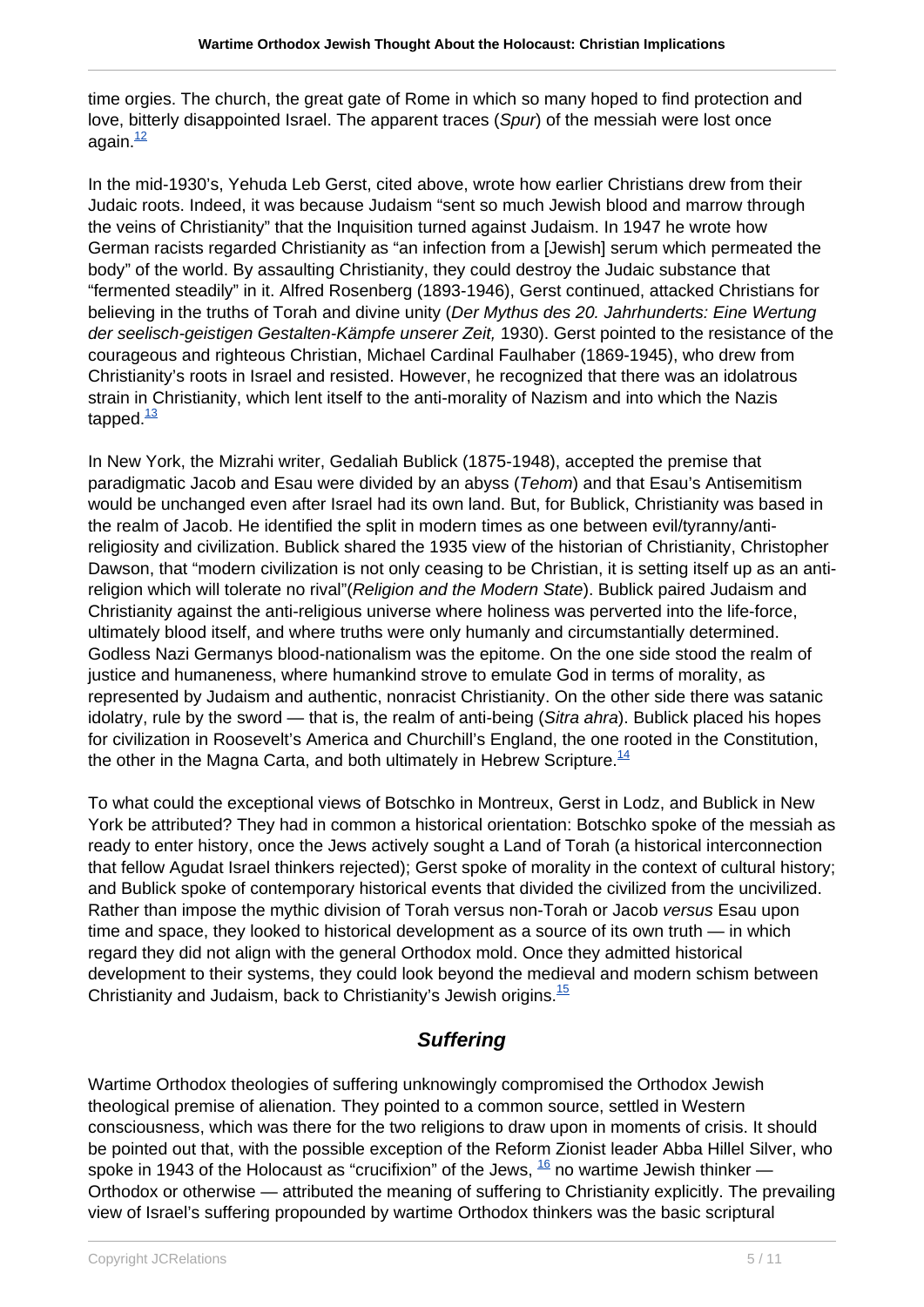principle that Israel itself was responsible for the chaos and was punished because of its sins. $17$ This cause-effect-like position (how a historical act could evoke or "cause" divine response was its own mystery, given the Orthodox division between human and divine realities) is not under consideration here. Rather, I am concerned with the motifs of vicarious suffering, divine suffering, and the mortification of the flesh.

#### **A. Vicarious Suffering**[18](http://#18.)

Israel suffered not because of any sin but because of its holiness, which was done in order to redeem the world. In the refugee community of 1946 Shanghai, Simha Elberg (1908-95) of Warsaw published a treatise in Yiddish, Akedat Treblinka (The Akeda of Treblinka). He wrote that Treblinka was a collective Akeda — he brought forward the tradition that Isaac's binding actually led to his slaughter<sup>[19](http://#19.)</sup> — and constituted the inner identity of Israel's history from Abraham on. Indeed, the Holocaust had destroyed the world of history, leaving the prehistorical Tohu va'vohu. However, the nation of Israel as the Akeda nation remained at a point between the destruction and a new creation, between time and eternity. "Isaac," that is, Israel, Elberg wrote, had never been lowered from the altar and was forever slaughtered: "Mt. Moriah has been carried forever from one land to another, from Spain to France, from France to Germany, to Poland." In the Holocaust, the "Akedat Yitshak" nation endured the test of faith in God. The sobbing of millions broke forth from the red flames, splitting the heavens with the Shema Israel. Never before did the heavens witness so many Kiddush Ha'shem Jews killed to sanctify the Name. Elberg stated that the blood of Israel would atone for the sins of humankind and redeem the world.

The Akeda of Treblinka in which Jews were purified and sanctified through agony, suffering, and pain realized the principle that "agonies wash away all the sins of man"(Berakhot 5a). (For Elberg, this was somehow possible, while he also believed that God's wrath was evoked by Israel's making peace with exile.) Only the holiest could serve as sacrifice, and the Jews of Poland and Lithuania were the holiest of all. They were the holy emanation (Atsilut) of God, those able to argue with God on behalf of all of Israel and who prayed to God in a unique and potent way. The deep meaning of Khurbn-Poland, the author said, could be found in Lev. 10:3: "Through those near Me I shall make Myself holy." It meant that "through the death of those close to Me, I [God] will become sanctified." It would bring redemption. The "overflowing fury" implicit to the "I shall reign over you with a strong hand" (Ez. 20:33-34) of the apocalypse had taken place; the hour of divine revelation for all humankind would soon come. This, Elberg wrote, was "indeed our special mission, to redeem the world with our blood (oystsuleyzn di Velt mit undzer Blut). $\frac{20}{20}$  $\frac{20}{20}$  $\frac{20}{20}$ 

Firer, mentioned above, also spoke of vicarious suffering. He shared the view that suffering was inherent for eternal Israel's existence in history. Given the metaphysical antagonism between Israel and the nations, what relationship was left to Israel? Not accommodation, which drained Israel of its life through Torah, but only Mesi nefesh was possible, a relationship of sacrifice. Here, self-destruction on one level meant preservation on another, for suffering unto death in the name of Torah constituted an assertion of Torah. As with Abraham, who prepared wood for the sacrifice with deliberation (Midrash Bereshith Rabba 55:8), so his people through history were to sacrifice themselves resolutely, even with a sense of equanimity toward death. The Holocaust was the fulfillment of suffering and, as such, the end of history with which suffering was paired and the opening of redemption. Firer identified the Holocaust as the pain of the messiah's birth, accompanied by a "colossal outflow of blood" like any birth. Thus, for Firer, the suffering character of Israel's historical existence — its sacrifice for the life of Torah — was transformed by the Holocaust into a sacrifice for redemption of humankind. $21$ 

#### **B. The Suffering of God**<sup>[22](http://#22.)</sup>

The Sages wrote that God was also captive in Egypt, "living in pain just as the Israelites were living in pain" (Midrash Shemot Rabba 2:5). In Tel Aviv, the Kotzker-Sokolover Hasid Hayim Israel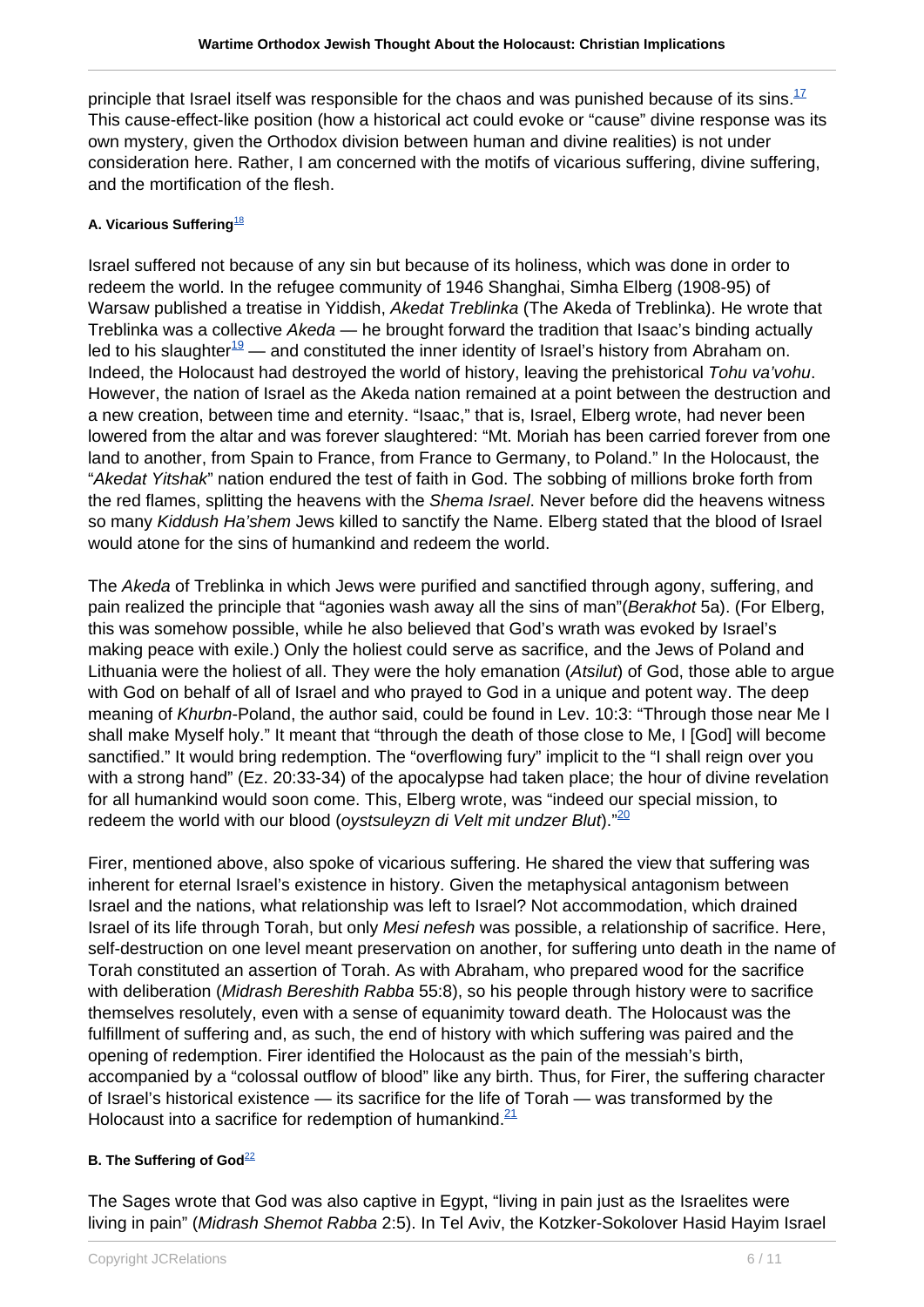Tsimrman wrote in Tamim Pa'alo (His Ways Are Perfect, 1947) that God would be with Israel in its trouble ("He shall call upon Me, and I will answer him. I will be with him in trouble," Ps. 91:15) and share in the pain. As the Sages expressed it: "When a man suffers, to what expression does the Shekhina (divine presence) give utterance? My head is heavy, my arm is heavy! If the Holy One, blessed be He, is thus grieved over the blood of the wicked, how much more so over the blood of the righteous that is shed?" (*Hagiga* 15b).  $\frac{23}{2}$  $\frac{23}{2}$  $\frac{23}{2}$ 

In the Warsaw ghetto (1939-43), the Piaseczner Hasid, Kalonymous Kalman Spira, wrote in Esh Kodesh (The Fire of Holiness) that God suffered over Israel's tragedy — so much so that God had to remove Godself from the finite world and weep in secret (Midrash Eykha Rabba, Proem 24) lest God's infinite suffering destroy the world. God went to God's own realm to cry (Hagiga 5b). Thinking from finite human to God, Spira wrote that physical suffering brought the soul down, away from God, but he also thought in terms of God's absolute infinity that filled all reality, and this included God's suffering. If the Jew expanded his or her consciousness, he or she could reach that suffering of God: "It is not merely that it would be impossible for a person to endure the experience of such great suffering, but even to conceive of His suffering is impossible, because He is beyond the confines of the human." When Rabbi Yose, a second-century Tanna entered the ruins of Jerusalem in order to pray whereby his selfhood was annihilated, he could hear God's suffering voice: "Woe to Me for I have destroyed My house, burned My temple, and exiled my children" (Berakhot 3a). Once Jews immersed themselves in the divine reality, their own suffering would no longer separate them from God, but join them to God, human suffering would be coupled with God's, thereby alleviated by the knowledge that one did not suffer alone.  $24$ 

In Jerusalem in December, 1944, the Musar leader, Yehezkel Sarna (1889-1969), wrote in his Liteshuva Velitekuma (Toward Penitent Return and Revival) that the shock of catastrophe was such that the Jew could not even cry. If Jeremiah could not cry over the tragedy of the Temple (Jer. 8:23), how could a Jew now cry over the Holocaust? One could only turn to God for help. As God once cried over the destruction of the Temple (Ekha Rabba 1: 1), God cried now. Surely God's tears were mysterious (Jer. 13:17) and impossible to emulate, but the ontological reality of divine weeping made the human reality possible. The Jew could cry with God, and then the tears would be so precious to God that God would preserve each and every one (Midrash Shoher Tov al Tehillim, chap. 80). $\frac{25}{2}$  $\frac{25}{2}$  $\frac{25}{2}$ 

#### **C. Physical Mortification over against Spiritual Contentment**[26](http://#26.)

In the thirteenth century, the Maharam of Rottenberg wrote:

When a man has committed himself to Kiddush Hashem, and to sacrificing himself al Kiddush Hashem, whatever is done to him — whether stoning, burning, burial alive, hanging — does not hurt at all. There is no man in the world who would not cry out if his little finger touched fire — even if he tried to hold back. Many sacrificed themselves to burning and murder al Kiddush Hashem, blessed be He, and do not cry out "Oy" or "Avoy." $27$ 

Elberg, cited above, wrote that Akeda suffering contained an inner spiritual contentment, even a radiant hope, and that the sufferer had a God-given strength to endure. On Mt. Moriah Abraham felt pain, but Isaac received a spiritual power to stretch forth his neck in an act of love for the Shekhina. In the Akeda of Treblinka, the innocent victim's (Korban) mother who entered the gas chamber did not suffer pains of Gehinnom, for "she was living in another, heavenly atmosphere which sweetened her suffering." It was, rather, when she was sentenced to observe her child's death that she became convulsed. When the father was buried alive, he did not suffer the travails of Job, because a new nourishing power was born in him that gave him strength to bear the pain. He hurt, rather, when he watched his wife or child struggle.

In Ra'anana, Palestine in 1941-42, the Musar thinker, Ephraim Sokolover (1901-68), offered this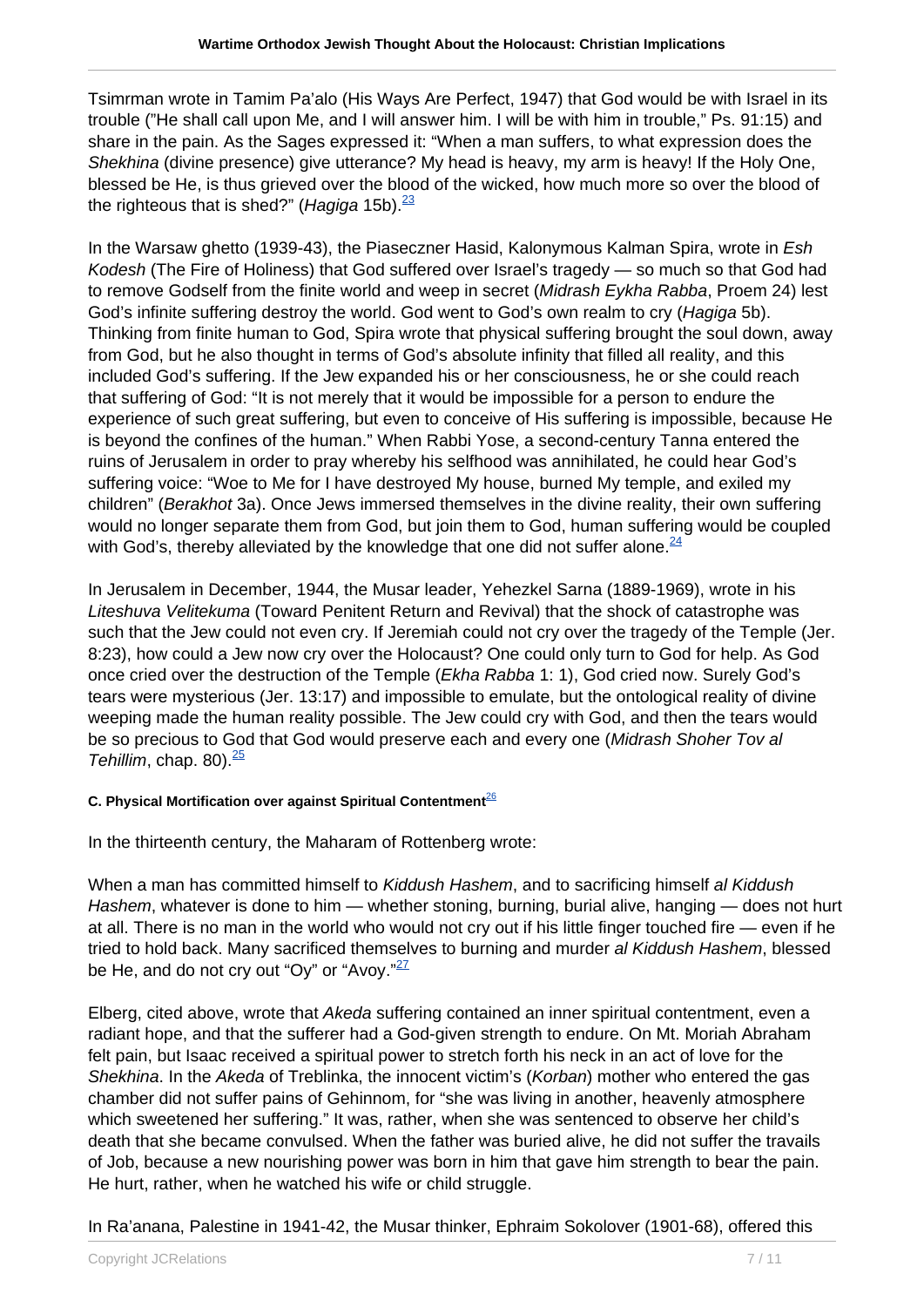metaphor: A surgeon (that is, God) who had to amputate both legs, then both limbs, and then perform even further surgery on his very own son (that is, Israel), had to decide to let the child live to suffer forever or die and suffer no more. Because God was tied eternally to Israel, God could not let it die. But, Jews had a uniquely spiritual power, a secret holy power that enabled them to endure physical suffering. As the Ten Martyrs killed by the Romans, including Rabbi Akiva and Hananiah ben Teradyon, all Jews could accept and endure suffering because they knew it came from God. The pleasure of following God's will made the physical torture painless. <sup>[28](http://#28.)</sup> Echoing this in Tel Aviv, the Musar thinker, Hillel Vitkind, wrote that the sufferings of the Holocaust were a matter of Israel's atonement in anticipation of the afterlife; hence, the knowledgeable person would be happy to endure them in anticipation of the soul's ascent to God. $^{29}$  $^{29}$  $^{29}$ 

### **Conclusion**

Although Orthodox Jewish thinkers during the Holocaust — and, except for Leo Baeck (1873-1956), Conservative and Reform theologians did not begin to cope with the Holocaust until two decades later — had a consciously monolithic view of the non-Jewish world, which reciprocated the tradition of Christian antisemitism, this was not the whole picture. A few historically minded Orthodox thinkers spoke positively of Christianity and considered its association with Nazism to be a tragic fall into paganism. But, beyond this, there is the remarkable fact that the most extreme right-wing voices of wartime Judaism formed their ideology of survival — and this, of course, not consciously around motifs that lay at the heart of Christianity. Does this perhaps mean that, at times of utmost crisis, the two religions draw only upon certain common values? In the event that this is so, would it not be valuable to begin to dwell on the possibility of elements of inner synthesis of Judaism and

Christianity in the wake of the Holocaust?

**Notes**

1. There are three major forms of Judaism. The heartland of Orthodoxy (including Hasidism) was lire-war Eastern Europe; it flourishes again today, primarily in Israel. That of Reform Judaism was nineteenth-century Germany, and it has flourished since then in the U.S.A.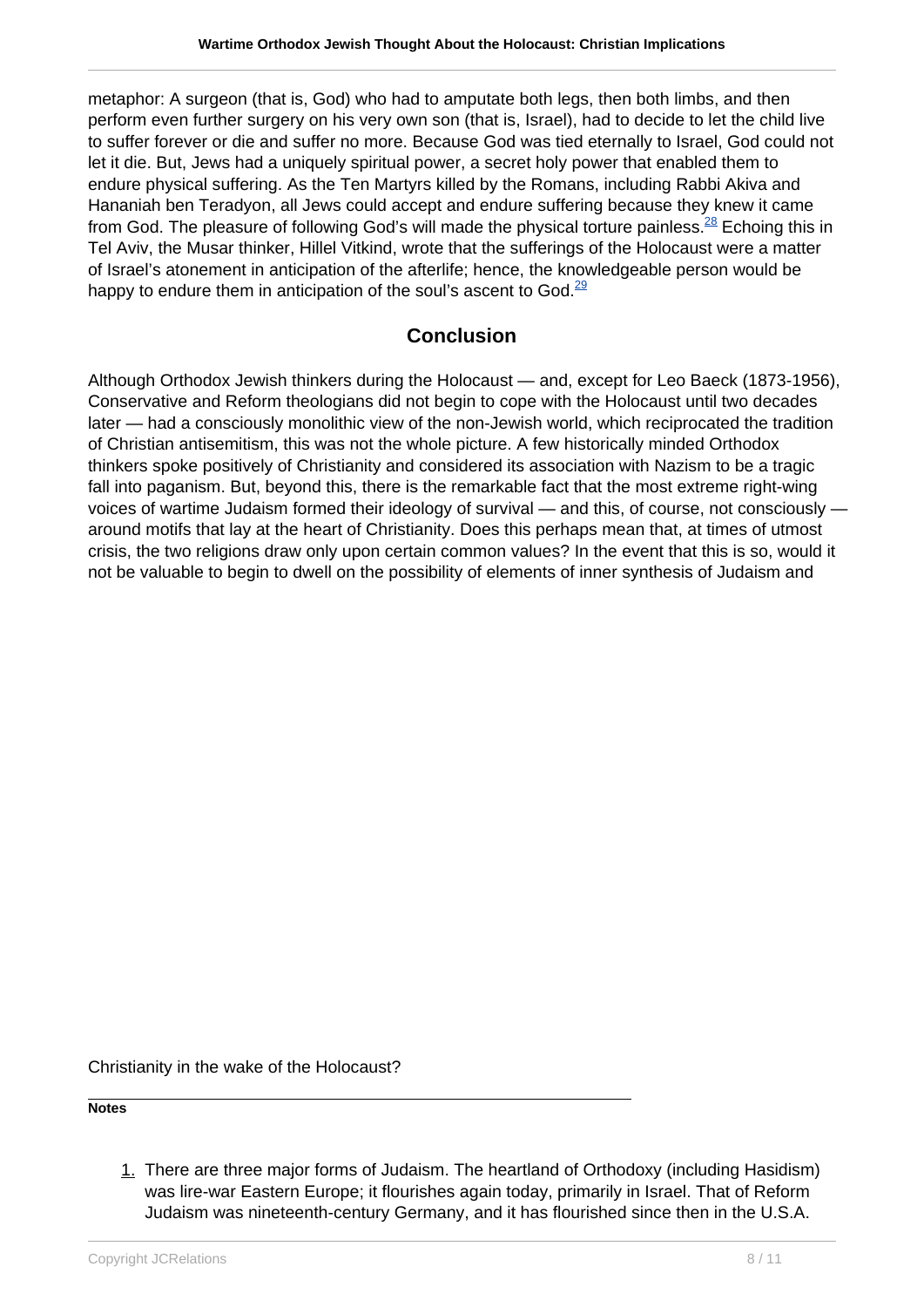The heartland of Conservative Judaism and of its allied Reconstructionist movement has been the twentieth-century U.S.A.

- 2. Cf. Avi Sagi, "The Punishment of Amalek in Jewish Tradition: Coping with the Moral Problem," Harvard Theological Review 87 (July, 1994): 323-346.
- 3. Bentsion Firer, "Netsah Israel," Di Yidishe Shtime [hereafter, D.Y.S.] 3 (November 12, 1948): 4; "Di Torah Hakdama tsu der Velt-Geshikhte," D.Y.S. 3 (November 5, 1948): 4; "Dos Folk un zeyn Torah: Shavuot Gedanken," D.Y.S. 2 (June 11, 1948): 6, 10; "Ve'evhar Be'david Lehiyot al Amo Israel," D.Y.S. 3 (October 17,1948):3; "Das Sefer un Am Ha'sefer," Dos Yidishe Vort [hereafter, D.Y.V.] 2 (February 2,1948): 4; "Mesirat Nefesh oder Revolt," D.Y.V. 2 (April 14,1947):5; "Har Sinai un Har Ha'moriya," D.Y.S. 3 (November 19,1948):3; "Ben Ha'metsarim," D.Y.V. 2 (July 30,1948):2; "She'al Avikha Veya'gedekha," Netsah Israel [hereafter, N.I.] 1 (May, 1948): 5; "Shabbat un Yahadut," N.I. 2 (June, 1948):13; "Heshbon Ha'nefesh," N.I. 4 (September, 1948): 10; "Ve'da Ma She'tashuv," N.I. 3 (August, 1948): l4, 15.
- 4. Shlomo Diamant-Yahalomi, "A Brif tsu a Ben-Tora," D.Y.S. 1 (May 9,1947): 2; "A Shad di Tirha," D.Y.S. 1 (July 11, 1947): 2; "Darkhe Tsiyon Avelut," D.Y.S. 2 (May 14, 1948): 6; "U'vaharta Ba'hayim," D.Y.S. 1 (June 6,1947):4; "Shuva Israel," D.Y.S. 1 (October 30,1946):3; "In an ernster Sha'a," D.Y.S. 1 (March 7,1947):2; "Ben Hame'tsarim," D.Y.S. 1 (July 4,1947):3.
- 5. Moshe Avigdor Amiel, "Linevukhe Ha'tekufa," Ba'mishor 1 (January 25, 1940): 9-10; and 2 (December 20, 1940): 2, passim.
- 6. Shlomo Zalman Shraggai, Tehumim (Jerusalem: Mosad Harav Kook, 1951-52); Tahalikhe Ha'temura Veha'geula (Jerusalem: Mosad Harav Kook, 1958-59); Zemanim (Jerusalem: Zemanim, 1969).
- 7. Alexander Zusha Frydman, as cited in Mendel Piekaz, Hasidut Polin (Jerusalem: Mosad Bialik, 1990), pp. 320-323.
- 8. Yehuda Leb Gerst, Min Ha'metsar (Jerusalem: Keren Spero, 1949); "Yid un Velt," Basha'ar 10 (September 23, 1946): 3, glec11 (October 8, 1946): 3; "Di Shand fun Parnas," Basha'ar 18 (January 16, 1947): 3, and 22 (March 4, 1947) :3; "Ha'masoret shel Sinat Israel," D.Y.V. 2 (October 24, 1947): 4, and 2 (December 12, 1947): 4-5, passim; Peletat Bet Yehuda (Jerusalem: Mosad Al Shem Y. L. Gerst, 1970-71); "Perakim Mi'megilot Ha'zevaot," Kol Israel 25 (September 12, 1947): 4-5; and 26 (April 15, 1948): 2, 4, passim.
- 9. See Gershon Greenberg, "Ontic Division and Religious Survival: Wartime Palestinian Orthodoxy and the Holocaust (Hurban)," Modern Judaism 14 (February, 1994): 21-61.
- 10. See Gershon Greenberg, "Redemption after Holocaust according to Mahane Israel Lubavitch, 1940-1945," Modern Judaism 12 (February, 1992): 61-84.
- 11. Ya'akov Moshe Harlap, Me Merom, vol. 1 (Jerusalem. Midrash Gavoab Letalmud "Bet Zevul," 1944/45); vol. 4 (Jerusalem: Midrash Gavoah Letalmud "Bet Zevul," 1952/53); vol. 6 (Jerusalem: Midrash Gavoah Letalmud "Bet Zevul," 1981/82); El Am Hashem (Jerusalem: Ha'erets-Israelit, 1943); "Ve'hine Amar Nahamu Nahamu Ami [October 30, 1946]," Letter 138, and "Ayom hu matsavain shel Israel [date?]," Letter 249, Bet Zevul-Harlap Archives, Jerusalem.
- 12. Eliahu Botschko, Die Spuren des Messias (Montreux 1937).
- 13. Yehuda Leb Gerst, Yidishkeyt un Veltishkeyt (Lodz: Masora, 1938); "Ha'masoret shel Sinat Israel."
- 14. Gedaliah Bublick, "Bey vemn Hitler hat gelerent zayn rasen Teorie," Idishe Vokhntsayung [hereafter, I.V.] 5 (December 20, 1940): 2; "Zvay Bibel-Lender," I.V. 6 (January 24, 1941): 2; Kamf fun Avoda-Zora gegen di Nevi'im," I.V. 2 (August 27,1937):3; "Der Kval fun der gute und nobele baym Menshen," I.V. 2 (July 9, 1937): 2.
- 15. After the war, in 1947, Moshe Prager offered a further analysis of Christianity's role, positive and negative, in the ideology of the Holocaust: Moshe Prager (Mark), Hurban Israel Be'erofa (Tel Aviv: Ha'kibuts Ha'meyhad, 1947).
- 16. "From the infested typhus-ridden ghetto of Warsaw, from the death block of Nazi occupied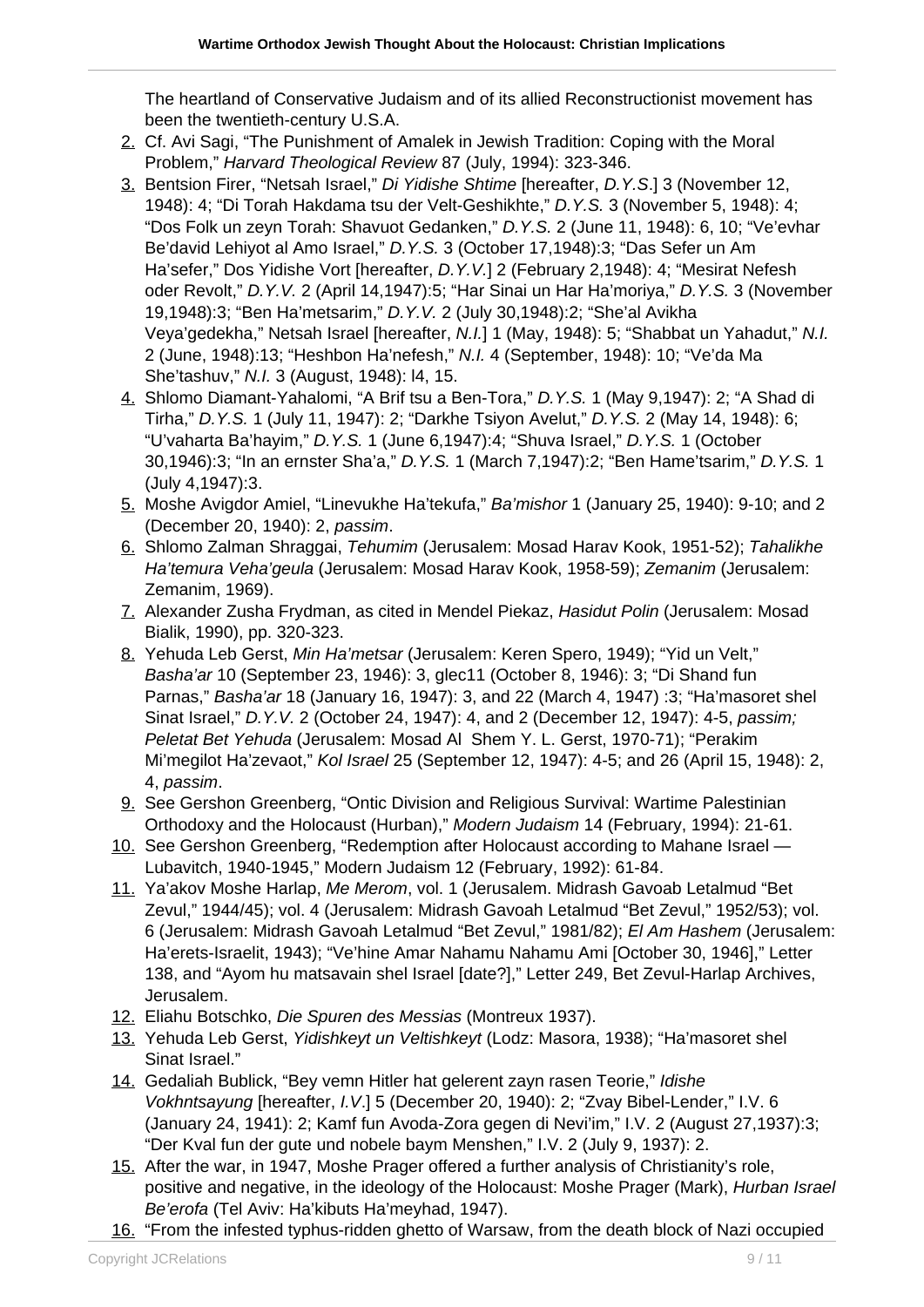lands where myriads of our people are awaiting execution by the slow or the quick method, from a hundred concentration camps which before the map of Europe, from the pitiful ranks of our wandering hosts over the entire face of the earth, comes the cry: 'Enough; there must be a final end to all this, a sure and certain end!' How long is the crucifixion of Israel to last? Time and again we have been stretched upon the rack for other people's sins. Time and again we have been made the whipping boy for blundering governments, the scapegoat for defeat in war, for misery and depressions, for conflict among classes" (Abba Hillel Silver, "Address by Dr. Silver," Conference Record [September 1, 1943], pp. 4-5).

- 17. On the punitive aspect of suffering, see, e.g.: "But if ye will not hearken unto Me, and will not do all these commandments, and if ye shall despise My statutes, and if your soul abhor My judgments, so that ye will not do all My commandments, but that ye break My covenant; I also will do this unto you; I will even appoint over you terror, consumption, and the burning ague, that shall consume the eyes, and cause sorrow of heart: and ye shall sow your seed in vain, for your enemies shall eat it" (Lev. 26:14-16, King James Version).
- 18. See "Surely he hath borne our griefs, and carried our sorrows: yet we did esteem him stricken, smitten of God, and afflicted. But he was wounded for our transgressions, he was bruised for our iniquities; the chastisement of our peace was upon him; and with his stripes we are healed" (Is. 53:4-5, K.J.V.).
- 19. E.g., in the report from Mainz, 1096: "[W]hen the Jews discovered that the mobsters had broken through into the castle courtyard and there was no way out except through apostasy, they resolved to delay no further: 'Their voice rang out because all hearts were at one: "Hear 0 Israel, the Lord . . . is One." Ours not to question the ways of the Holy One, blessed be He and blessed be His name, for it is He who gave us His Torah, He who commanded that we die and be slain for the Unification of his Holy Name.... Let every one who has a knife inspect it lest it be flawed. Let him come forth and cut our throats for the sanctification of Him who Alone lives Eternally; and finally let him cut his own throat.... Whereupon all of them, men and women, rose and slew each other.... The tender of heart put on courage and themselves cut the throats of their wives and children, yea, babes .... Women bared their necks to one another in order to be offered up [Li'aked] for the Unification of the Name. So a man treated his own son and his own brother, so a brother his own sister; so a woman her own son and daughter... [H]ere is one sacrificing and then himself being sacrificed, and there another sacrificing and himself being sacrificed [ze oked] vene'ekad ve'ze oked vene'ekad] ... Ask ye now and see, was there ever such a holocaust [Akeda me'ruba] as this since the days of Adam? When were there ever a thousand and a hundred sacrifices [Akedof] in one day, each and every one of them like the Akedah of Isaac son of Abraham?"' ("Shield and Buckler of every congregation," as cited in Shalom Spiegel, The Last Trial — On the Legend and Lore of the Command to Abraham to Offer Isaac as a Sacrifice: The Akedah, tr. and intro. Judah Goldin [New York: Parthenon Books, 1967], pp. 18-20.
- 20. See Gershon Greenberg, "Holiness and Catastrophe in Simha Elberg's Religious Thought," Tradition 25 (November, 1991): 39-64.
- 21. Firer, "Netsah Israel."
- 22. 0n the suffering of God, see Jakob J. Petuchowski, "The Suffering God," chap. 8 in his Theology and Poetry. Studies in the Medieval Piyyut, The Littman Library of Jewish Civilization (London, Henley, and Boston, MA.: Routledge and Kegan Paul, 1978), pp. 84-97; Norman T. Cohen, "Shekhinta Ba'galuta: A Midrashic Response to Restriction and Persecution," Journal for the Study of Judaism in the Persian, Hellenistic, and Roman Period, vol. 13, nos. 1-2 (1982), pp. 147-159; and Melvin Jay Glatt, "God the Mourner — Israel's Companion in Tragedy," Judaism 28 (Winter, 1979): 72-79.
- 23. Hayim Israel Tsimrman, Tamim Pa'alo (Tel Aviv, 1947).
- 24. Kalonymous Kalman Spira, Esh Kodesh (Jerusalem: Va'ad Haside Dyastsenah, 1960). See Nehemiah Polen, The Holy Fire (Northvale, NJ: J. Aronson, 1994).
- 25. See Gershon Greenberg, "A Musar Response to the Holocaust: Yehezkel Sarna's Liteshuva Velitekuma of 4 December 1944," Jewish Thought and Philosophy 7 (Fall, 1997):